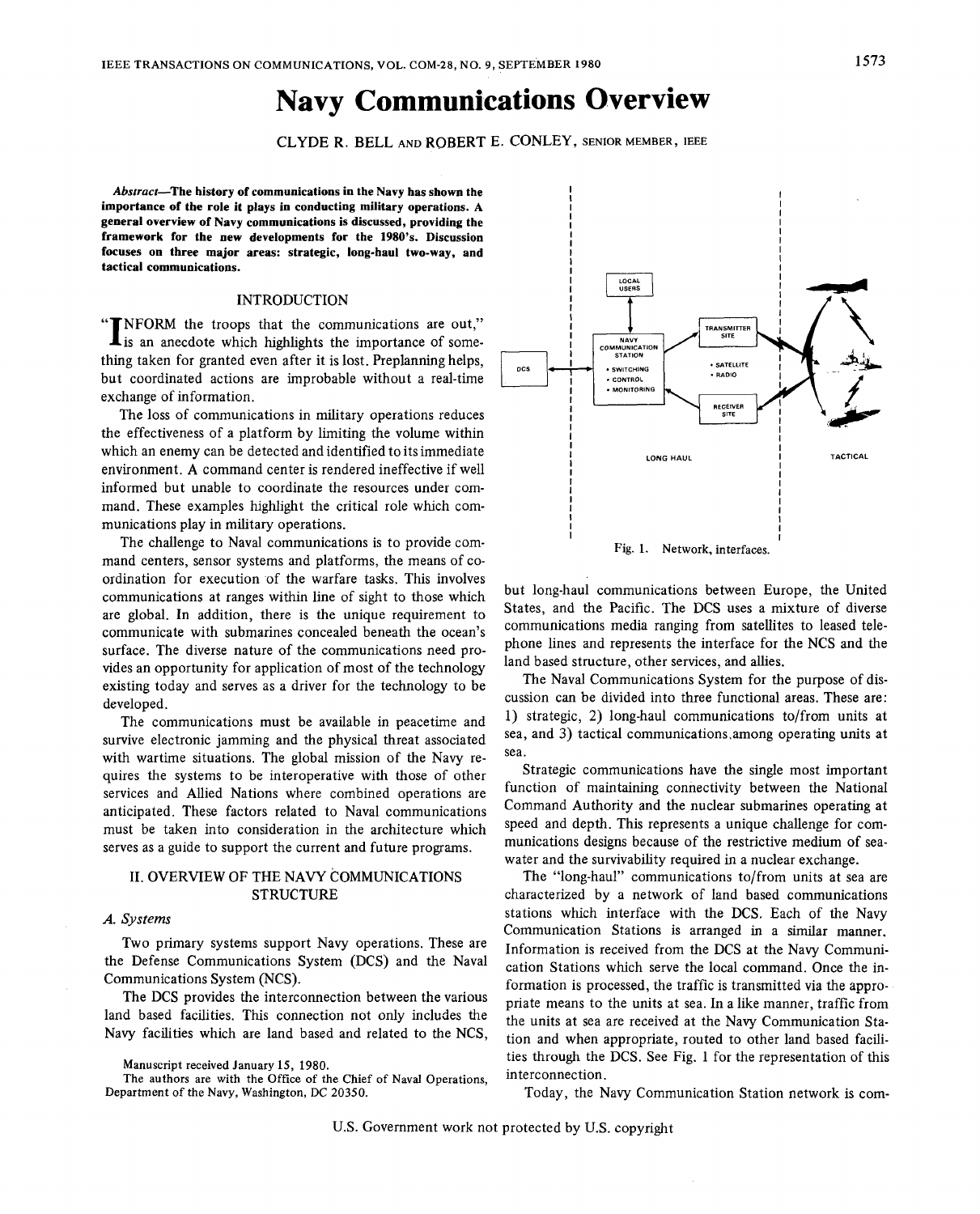

Fig. **2. Navy** communications stations.

posed of four communications area master stations providing area coordination in the Western Pacific, Eastern Pacific, Atlantic, and Mediterranean regions. In addition, the Navy maintains *six* primary support stations and 12 residual stations; all of which are controlled by a master station in their area. Fig. 2 shows the location of the various sites.

The long-haul two-way communications are provided by satellites and a high frequency (HF, *3-30* MHz) network. These are the only means available for the two-way information exchange between shore and units afloat.

Tactical communications provide the necessary coordination among the units at sea. The communications connectivity is shown in simplified form in [Fig.](#page-2-0) **3.** Included in the figure is a submarine in direct support of the units shown.

The communications spectrum for the tactical communications range from high frequency (HF) to ultrahigh frequency **(UHF)** which is contained in the range from **3** to 3000 kHz.

## *B. Information Content*

The Naval Communication System supports three basic types of information: voice, message traffic, and data communications. With the exception of the need to communicate with nonmilitary units and satisfy peacetime controlling regulations, the trend is toward all digital communications. This fact is based on the desire to provide security for the voice communications used for military coordination. The process of securing the voice links results in a digital information exchange similar to that associated with data and message traffic.

The trend toward all digital communications provides an opportunity to apply common design techniques regardless of the information content. With this situation, the military communication systems of the 1980's should have the capability to accommodate any type of information exchange. This has the attractive characteristic of permitting increased efficiency in using the available spectrum and readily permits electronic interference protection by bandwidth spreading.

#### **111.** STRATEGIC **AND** SUBMARINE COMMUNICATIONS

#### *A. Function*

The Navy's survivable leg of the strategic deterrent, the ballistic missile submarines, and the attack submarines, share a family of similar communication needs which present special challenges to Navy communications systems. Both types of submarines are built to move freely throughout the total volume of the ocean either to avoid detection and attack or to pursue enemy submarines which are seeking to avoid detection. Communications requirements to receive information from the shore and to send information back must be met without compromise or constraint.

Submarine based missile systems are a part of the nuclear deterrent because a potential enemy could not be assured that a "preemptive" or "first strike" attack would prevent the submarine forces from retaliating. To satisfy this attribute, considerable emphasis is placed on survivable or reconstitutable versions of communications.

#### *B. Present Systems*

Shore to submarine traffic is broadcast from six large very low frequency (VLF, **3-30** kHz) radio transmitter facilities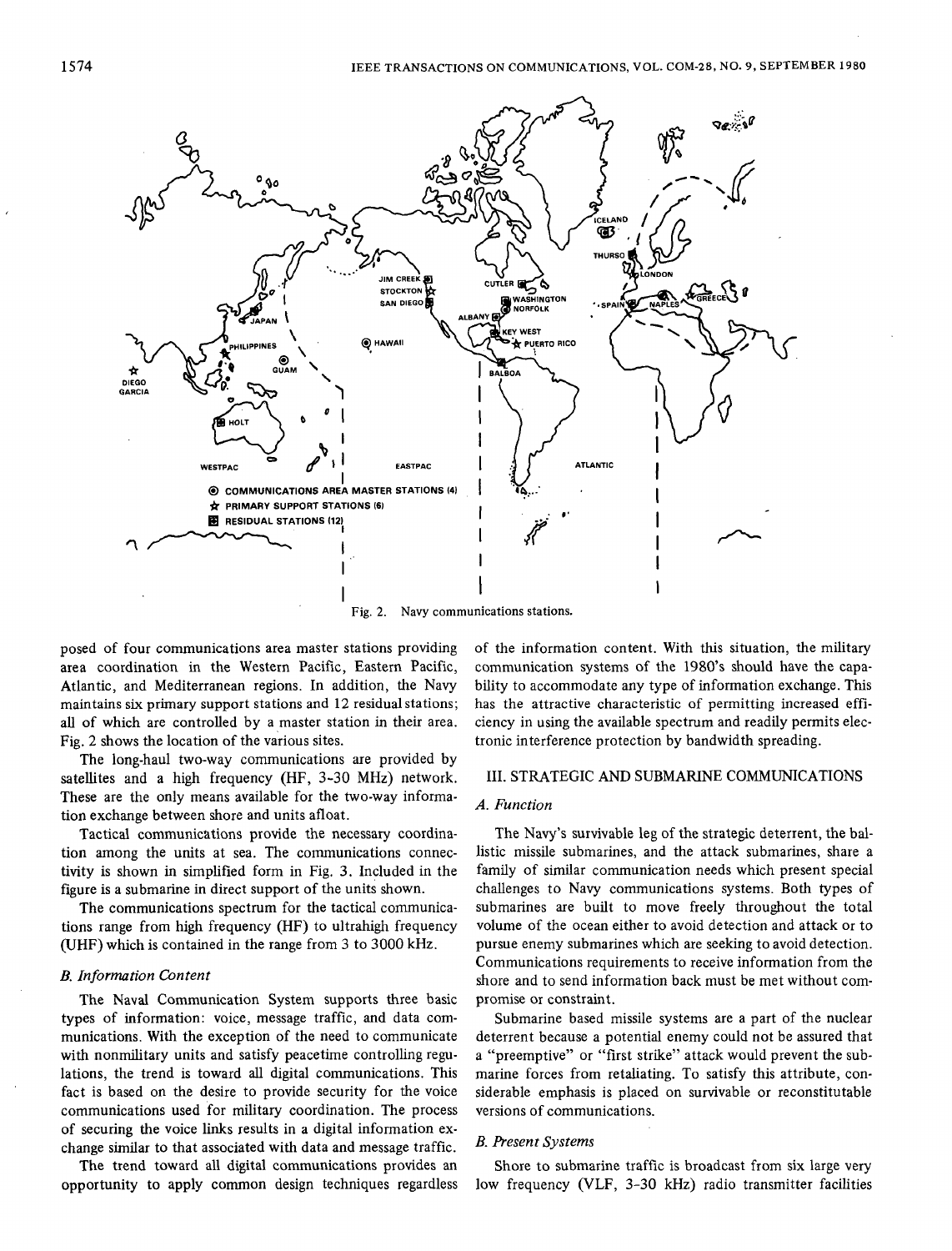<span id="page-2-0"></span>

**Fig. 3. Tactical communications.** 

located around the world. These stations, using techniques and, in some cases, hardware going back to the 1920's, radiate powerful signals (1-2 MW) from enormous "aerials" (Fig. **4).** 

Submarines are able to receive the VLF signals worldwide with trailing wire or buoy mounted antennas. Back-up transmitters operating at low frequencies (LF, 30-300 kHz) or high frequencies (HF, **3-30** MHz) provide shorter range communications. Ultrahigh frequency (UHF, 300-3000 MHz) satellite facilities (GAPFILLER, FLEETSATCOM, and eventually LEASAT) **[l]** , *[2]* are also used but require a mast mounted antenna. The UHF satellite system allows the submarine to receive a large volume of information relatively free of ocean area constraints during a brief exposure period on the surface.

Because all of the foregoing systems depend on fixed, land based facilities which are subject to preemptive attack, the Navy operates a survivable airborne VLF communications aircraft known as "TACAMO" [3] . A large transport type aircraft (EC-130), TACAMO carries a fully equipped radio room (Fig. 5) with a number of receivers and transmitters to receive and acknowledge messages as well as a high-power VLF amplifier and long-trailing wire antenna (~5 kM). One or more of these aircraft is constantly on patrol and ready to relay messages to the submarines if the fixed land based facilities are destroyed.

#### *C. Future Systems*

Future developments emphasize enhanced survivability against either electronic or physical attack on transmission facilities and/or submarines. The extremely low frequency (ELF, 30-300 *Hz)* subsystem [4] has been under development for nearly 20 years and is now awaiting a decision for production. Because of the extremely low attentuation rate in seawater at this frequency ( $\sim$ 0.03 dB/m), signals can be received with an antenna trailed from the submarine at hundreds of feet below the ocean's surface. With current VLF systems on submarines operating at such depths and speeds, the Navy must depend on a special towed buoy to carry antennas and receiving equipment.

Satellite communications at extremely high frequency (EHF, 30-300 GHz) can be employed using small periscope or mast mounted antennas transmitting at EHF. The combination of wide-band signal processing available in this frequency band

and small high-gain transmitting antenna provides substantial resistance to both jamming and undesired transmission interception. Downlink frequency selection and signal design will be for direct reception by the submarines and TACAMO with feasible satellite power requirements. Design should limit the demands on the spacecraft electronics and antennas in order to allow the capability to be placed on a number of leased or government owned "host" satellites. This is desired to limit design costs and delays plus enhance survivability through proliferation.

In the much longer term, laser satellites may replace fixed VLF facilities and transmit to submarines at depth either to a hull mounted receiver or to an advanced towed buoy. A bluegreen wavelength is selected to penetrate the visual transmission window where clear water is as lossless as at ELF  $(\sim 0.03$ dB/m). Various impurities and organisms in the water increase losses, as do absorption, scattering, and pulse stretching in clouds. To obtain the desired data rates at submarine depths requires high power lasers, narrow beams, and narrow-band wide field of view optical receivers; all of which tax available technology. Efforts underway sponsored jointly by the Defense Advanced Research Projects Agency and Navy are seeking to develop the device technology and refine the channel models to a point where a practical blue-green laser system may be designed **[SI.** 

The future Strategic and Submarine Communication System will have little increased capacity but, rather, will ensure that the survivability of the communications means is consistent with the survivability of the submarines themselves.

## IV. LONG HAUL COMMUNICATIONS

## *A, Function*

"Long-haul'' communications are characterized by beyond line of sight distances and two way "connectivities" between fleet elements and shore commanders or. between independent fleet elements. Typical functions include support (intelligence and logistics), force direction and, in crisis, detail exchange of information pertaining to the situation by the on-scene commander.

Before Marconi, ships sailed over the horizon with only broad policy guidance (Do your duty; defeat the enemy.). Soon after the wireless became practical, HF communications became the means for both sides to command forces and to detect and track enemy forces. About a decade ago, it was widely believed that the then new satellite communication technology would make HF obsolete and unnecessary. Since that time, it has become obvious that satellites have significantly increased communications capability but have some areas of vulnerability. This fact, plus the need to interoperate with allied navies and to support tactical operations dictate the need for a modern HF capability to augment the satellite communications.

### *B. Present Systems*

More than 15 years ago, the Defense Department developed a super high frequency (SHF 3-30 GHz) satellite communications system consisting of a large number of small satellites (Interim Defense Communication Satellite Program, IDCSP)

 $\langle \varphi_{\mu}^{(1)} \rangle$  and  $\varphi_{\mu}^{(2)}$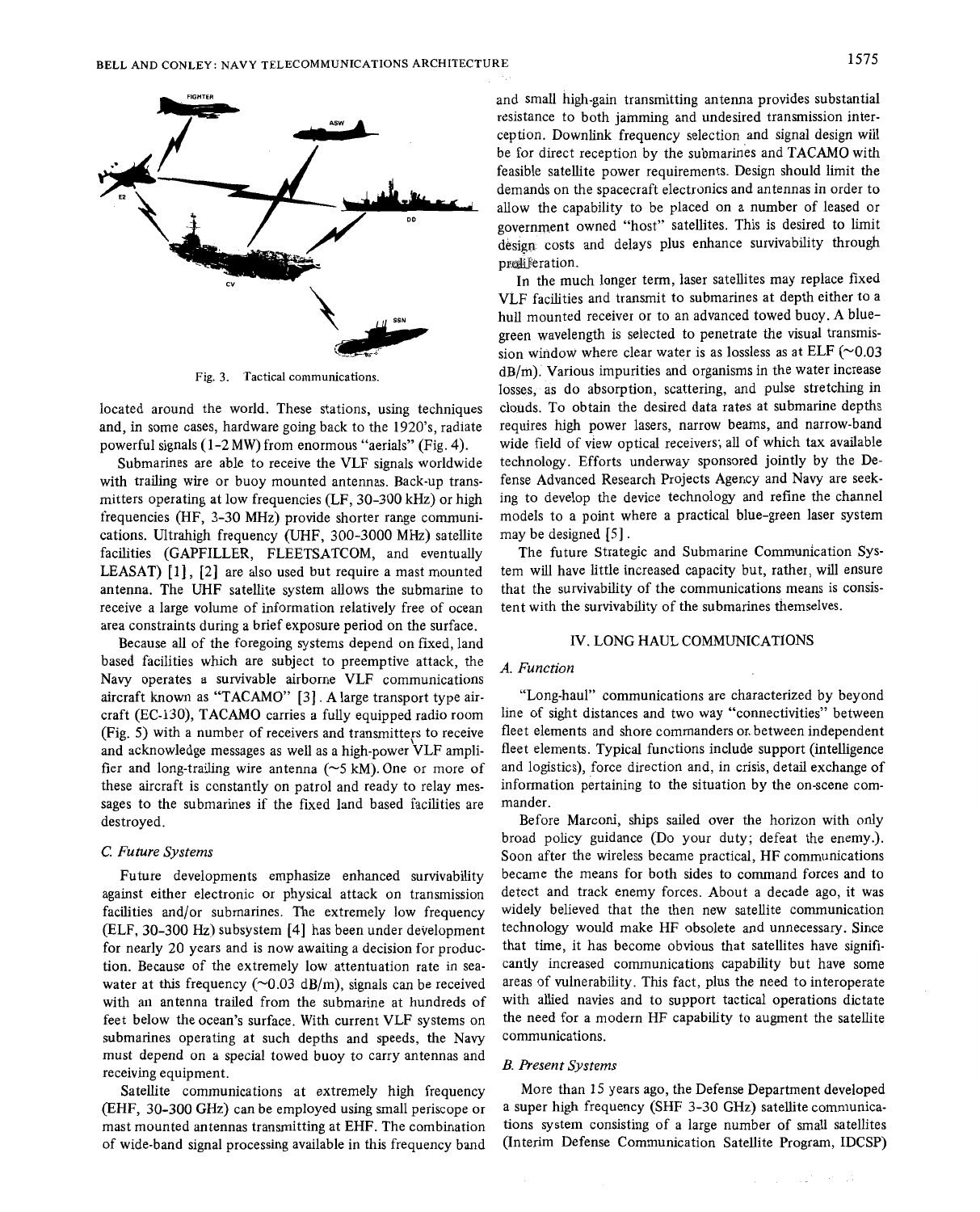

**Fig. 4. Cutler, MA, VLF transmitting** site.



**Fig. 5. TACAMO aircraft.** 

*[6].* **A** few moderate sized terminals on key command ships allowed low-data rate jam resistant communications to large shore terminals **(18** m antenna). Today, the SHF satellites (Defense Satellite Communications System, **DSCS)** *[7]* **-[9]**  are larger, in geostationary orbit and are more capable, but the Navy has not increased the number of shipboard terminals. New SHF terminals with somewhat smaller antennas (1.2 m) are now being tested and evaluated. Upon successful completion of these tests, 28 terminals will be procured and installed on key command ships to allow low-data rate jam resistant communications to large shore terminals.

**A** little more than ten years ago, the need for jam resistant communications from shore to ship at considerably less cost than that allowed by the use of SHF terminals with repeating type satellites, led to the development of the hybrid **SHF/UHF** 

Fleet Broadcast concept operating today. **A** large shore terminal transmits a spread spectrum signal to the satellite providing substantial resistance to electronic jamming. The signal is "despread" or processed on the satellite and retransmitted to the earth at UHF frequency where it can be received with simple and inexpensive UHF antennas and receivers.

The satellite to carry the fleet broadcast signal processing equipment was too small to make effective use of available launch vehicles, and so it was decided that other general purpose UHF-UHF repeating channels plus channels for special applications would be added. Ten years later, the assemblage was launched as the first fleet satellite (FLTSAT). See **[lo]**  for a history of this development. FLTSAT has proven to provide excellent service and is meetiag all expectations having weathered numerous design challenges.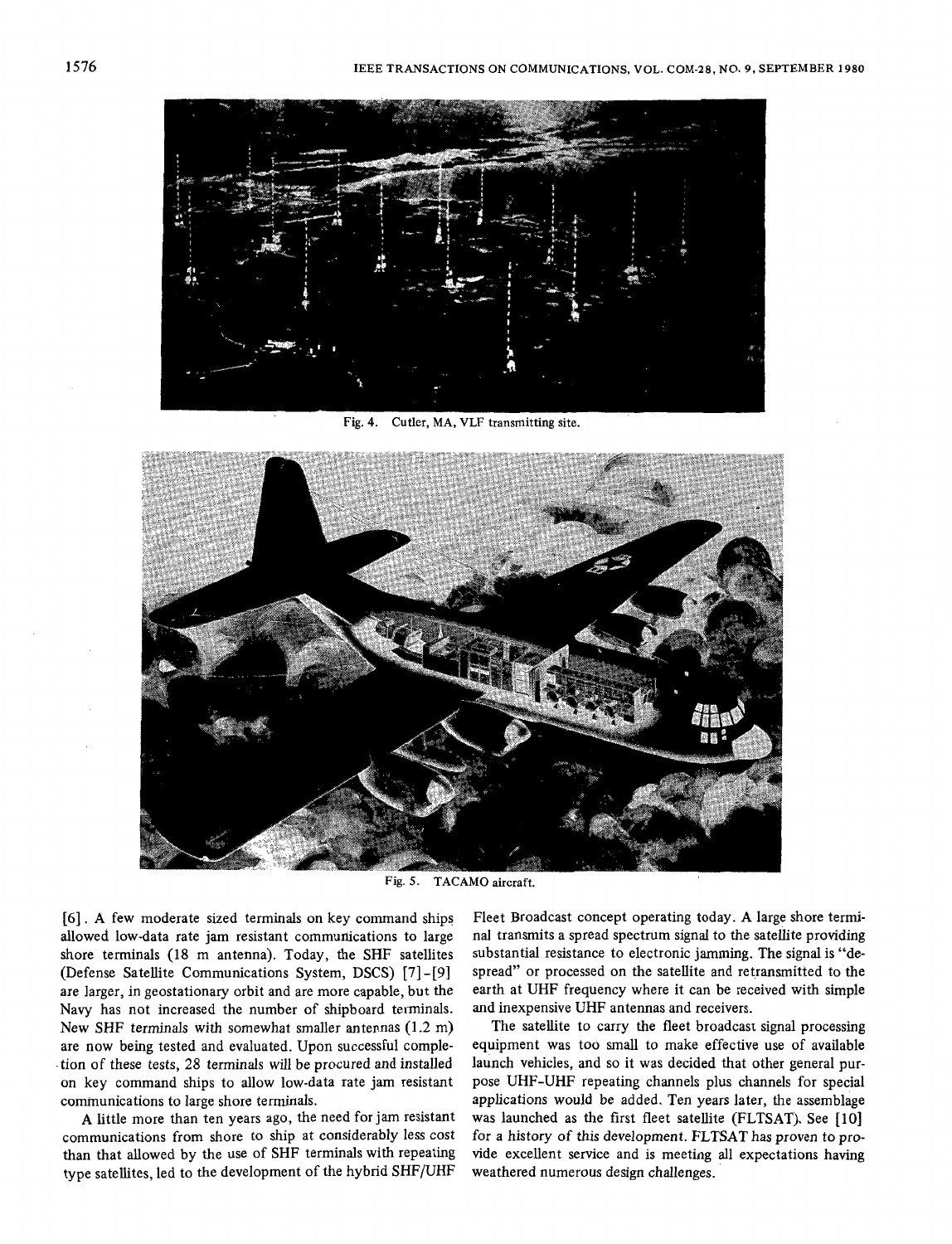The terminal program for the fleet broadcast and general purpose portions of, FLTSAT moved along relatively quickly, producing the AN/SSR-1 (UHF broadcast receiver) and AN/ WSC-3 (UHF transmitter/receiver) equipments in a few years. In order to fill the gap between the terminals and the delayed FLTSAT, the Navy contracted to lease a number of general purpose UHF repeater channels on the MARISAT satellites. This approach to space segment acquisition was perceived to be more cost-effective and satisfied the need in light of the delay of FLTSAT development.

Today, nearly all ships and many aircraft are equipped to receive the UHF Fleet Broadcast and/or to use the FLTSAT repeating channels for two-way (half-duplex) communications. Most ships have both systems and multiple AN/WSC-3 (two-way) installations are typical on major ships. The umbilical cord to the shore is firmly established and the demand has grown to meet and exceed the capacity of the dozens of channels now on orbit. In order to make more efficient use of the available channels, a demand assign multiple access (DAMA) [11], [12] concept is being developed to employ time division multiple access to increase the dataflow through each of the UHF repeater channels and to exploit the low-duty factor of most users by allowing shared channel use on demand.

In the initial years of satellite design, it was thought that HF would no longer be necessary when satellites were introduced and cost offsets from HF maintenance and upgrades were offered to balance satellite communication costs. Consequently, HF is operated today pretty much as it was in World War II. Frequency assignments are relatively fixed with little or no flexibility to account for the intended path or noise conditions at the receiver. Receivers and transmitters are manually tuned to preset frequencies and coupled to narrow-band antennas through manually tuned multicouplers. Generation of harmonic and intermodulation products between various HF signals and other shipboard emanations produce a noise background for onboard receivers which greatly exceeds natural or "atmospheric" noise. Operating disciplines and system design resulted in a vulnerability to jamming and interception from long range.

### *C Future Systems*

Recently, it has become increasingly apparent that the special convenience of satellite communications is accompanied by unique electronic and physical vulnerabilities. A program to modernize the Navy's HF communications capability [ 131 has commenced. A full suite of modern techniques will be implemented including adaptive real-time frequency selection, wideband active receive antennas, spread spectrum, adaptive interference cancelling, and automatic network management. **A**  family of hardware modules will be fielded to meet both strategic and tactical needs and HF will once again be the dominant medium for any link not requiring the capacity or range of satellite communications. HF will also be the ultimate backup for long-haul Navy communications as it provides the only means that can function as long as there is a transmitter/ receiver and a reflective media (ionosphere) to support the communications relay.

Current developments in Navy satellite communications seek to provide an alternative to UHF and SHF systems to



**Fig. 6. Processing satellite advantage.** 

provide substantial resistance to jamming, affordable terminals, and a system which can accommodate changing requirements and threats. Wideband uplink signals at EHF which are fully or partially demodulated on the satellite prevent "power robbing" by the jamming signal and ensure that costly spacecraft power is vested only in the desired communications (Fig. *6).* 

Such "onboard signal processing" will allow the use of small, mobile terminals on both up and dowhink for the first time. Full processing gain will be effective against jamming, thereby reducing the need for large effective radiated power on the uplink to contest jamming by brute force [I41 .

Modulation techniques will use wideband frequency hopping with a low-rate psuedonoise submodulation on each hop to allow high-efficiency, high-order alphabets and fine synchronization with minimum hardware requirements. Exact modulation parameters will be determined by tradeoffs to maximize efficiency, tolerance to timing and Doppler errors introduced by the motion of the "mobile" platforms and satellites and to minimize susceptability to optimized jamming or intercept threats [15].

Care must be taken to confine the space segment hardware, including antennas, and power demands within modest bounds so that the capability can be placed on a number of leased or government-owned satellites. Access control schemes will be "distributed" so that each terminal may enter or leave the network without a central control station. Thus, combined features of onboard signal processing, proliferated processors and noncentralized control will ensure that the system can be disabled only by physically attacking every satellite.

Long-haul communications of the future will be carefully preplanned so that the most essential command and control links are operated on the most robust satellite communications and/or HF links in the most jam resistant mode while routine or nonessential traffic will be assigned to the peacetime UHF satellite communication circuits. In this way, the current longhaul liability will become a robust asset able to support fleet elements through all levels of conflict extending into the 21st Century.

#### **V.** TACTICAL COMMUNICATIONS

## *A. Function*

Tactical communications provide the means by which units at sea coordinate their actions, support distribution of local surveillance data and exercise control over the combat and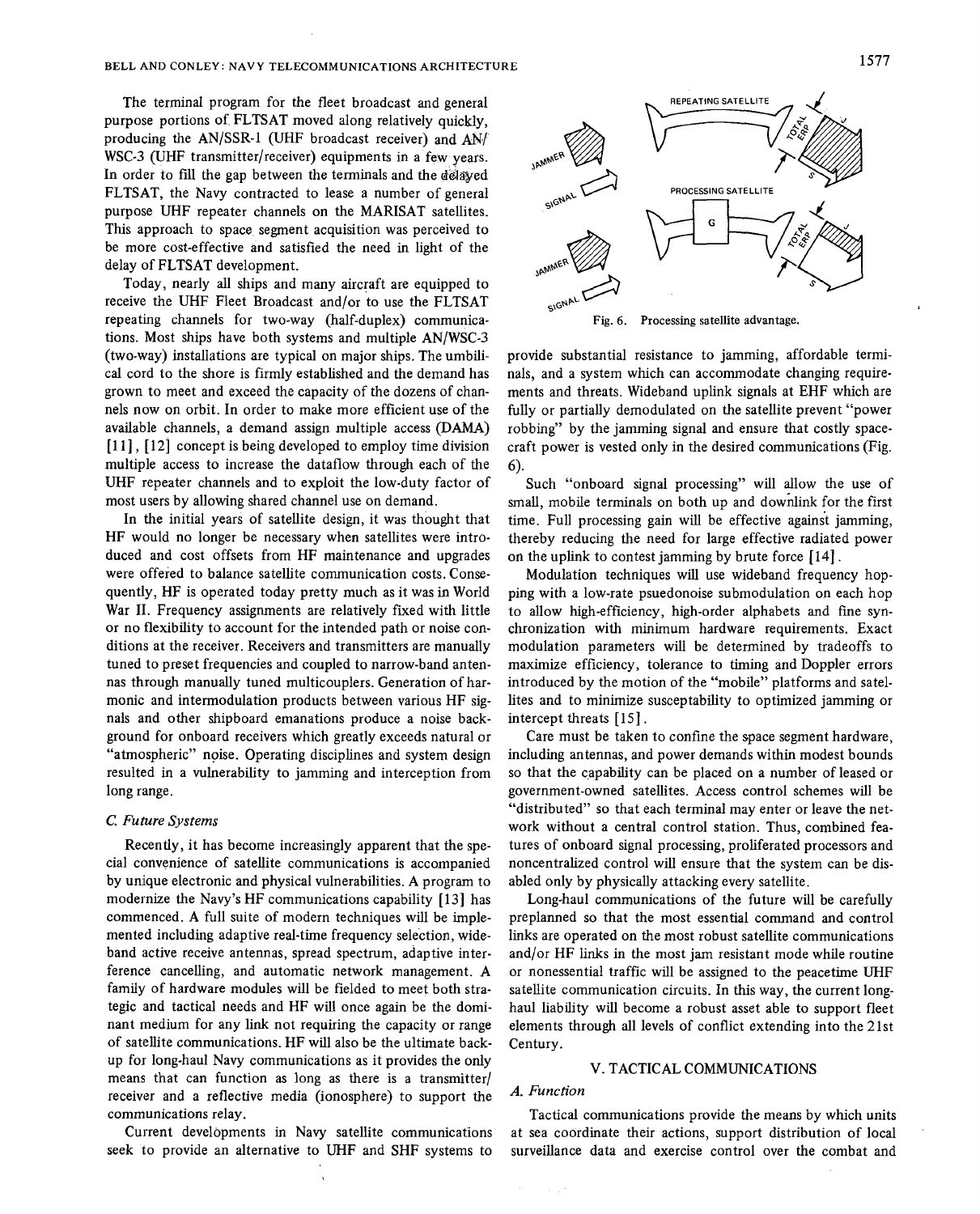weapon systems. The range of these coordination and control activities is varied, but is usually contained in an area bounded by a circle whose radius is 250 nmi.

### *B. Present Systems*

Most tactical communications are provided by HF or UHF radio links capable of supporting both analog and digital communications, although the equipments to communicate by manual Morse and AM voice still exist in a form similar to that of World War 11. While most of the record traffic is encrypted, there is limited secure voice and secure data communications equipment. None of the existing communications are designed to survive a dedicated attempt at electronic jamming. Voice coordination networks are developed by having a (transmitter/ receiver) for each network in which a platform (ship or aircraft) may be engaged.

Digital radio systems were introduced in the 1960's. These are Link 4A and Link 11 of the Navy Tactical Data System (NTDS). Link 4A was introduced to support an automatic landing system and later grew into a means to coordinate an airborne early warning aircraft E-2C and fighter aircraft F-14A by exchanging status and target data. *All* carrier based aircraft are equipped with Link 14A.

Link 11 is a datalink which supports the exchange of tactical data used to coordinate the platforms in the area of operatons. Primarily operating on HF, the link is also supported at UHF where the platforms are within line of sight. The number of platforms equipped with Link-1 1 are limited to those which have the 'capability to handle and display status and target information.

Link 14 is the remaining data system operating at both HF and UHF which provides a computer controlled broadcast of the tactical data by designated ships equipped with **Link-1** 1 and necessary supporting equipment. The output of Link 14 is a standard 100 words/min teletype to minimize terminal equipment costs of those force elements not directly involved in' area role of defense or offense supported by the tactical data exchange.

Link 4A and 11 use a time division multiple access technique to access the various units and exchange target information  $[16]$ .

The predominant type of tactical communication is supported at UHF. Without any relay aircraft, ships separated by **30** mi or more rely on HF. The only other communications available for widely dispersed ships is UHF satellite. This form of communications for tactical exchange is available, but since it is vulnerable to a modest jamming threat, its wartime utility limits application.

A summary of the tactical communications today is best described as "suitable" for peacetime operations. The coordination function provided by these communications, however, are operationally maturing and when the links are provided electronic protection offered by present technology, the overall tactical capability will be enhanced markedly.

#### *C Future Systems*

The development of new tactical communications equipments are faced with several constraints. First, is the number of equipments, which for the Navy can range between five and ten thousand. The new and sophisticated equipments plus installation may cost upwards of a quarter of a million per unit. Total costs are then in the range of 1.25-2.5 billion with installation over ten years and a need to operate in a mix mode (old and new equipments) while in transition.

Another constraint is the size weight and power which usually is dictated by the old equipment which is being upgraded or replaced. Hence, the new design must live within constraints set by previous designs unless incorporated in the design of a platform under construction.

The new developments are a general modernization of the HF equipments as discussed in the "long-haul" communications section, a Joint Tactical Information Distribution System (JTIDS), and a combination VHF/UHF radio with an appliqu6 for antijam communications.

JTIDS is a joint service program to develop an integrated communications, navigation, and an indications friend or foe capability. Included in this system is a compatible mode with the existing tactical air navigation system (TACAN). The JTIDS waveform consists of a series of 6.4 *ps* pulses spread in bandwidth by a pseudorandom code whose center frequency is hopped over the frequency band of  $960-1215$  MHz  $[16]$ ,  $[17]$ .

At the present time, this development has two variants, one being a structured time division multiple access (TDMA) scheme and the other a distributed time division multiple access (DTDMA). The TDMA structures the information into equally divided slots of approximately 450 unencoded information bits with each slot separated by a guard band to prevent multiple interference of users over the range of operation. The DTDMA design using the same pulse waveform which contains 5 bits of unencoded information does not restrict the user to a fixed-slot arrangement and can accommodate a user on the basis of a multiple of the basic pulse. This feature of the DTDMA which can be made backward compatible with TDMA allows the operational flexibility for complex net structures common to at sea tactical operations.

The JTIDS development will provide **an** enhanced electronic protection of the digital exchange between platforms. The enhancement will extend the effective range of communications to allow coordinated actions up until the final phases of engagement. In addition, the nature of this design facilitates the relay of information which provides another means to extend the horizon for communications between surface units with an aircraft as the relay platform.

The capacity of the JTIDS design is such as to accommodate both the digital information associated with links 14,4A, and 11 plus secure voice. This attribute will ease transition of the equipments into operation since voice has been found essential to coordinate the data on targets when uncertainty in the data transfer occurs. The ability to accommodate both forms of information transfer with equal jamming protection in one equipment will provide a prudent means to transition. Since voice also plays a major role in other operations, it is necessary to develop an alternate means supporting the jamming protection for this transfer.

The combination VHF/UHF radio **(COMBO** Radio) is a good complement to the JTIDS development. The size of the radio will allow installation aboard fighter aircraft by replacing